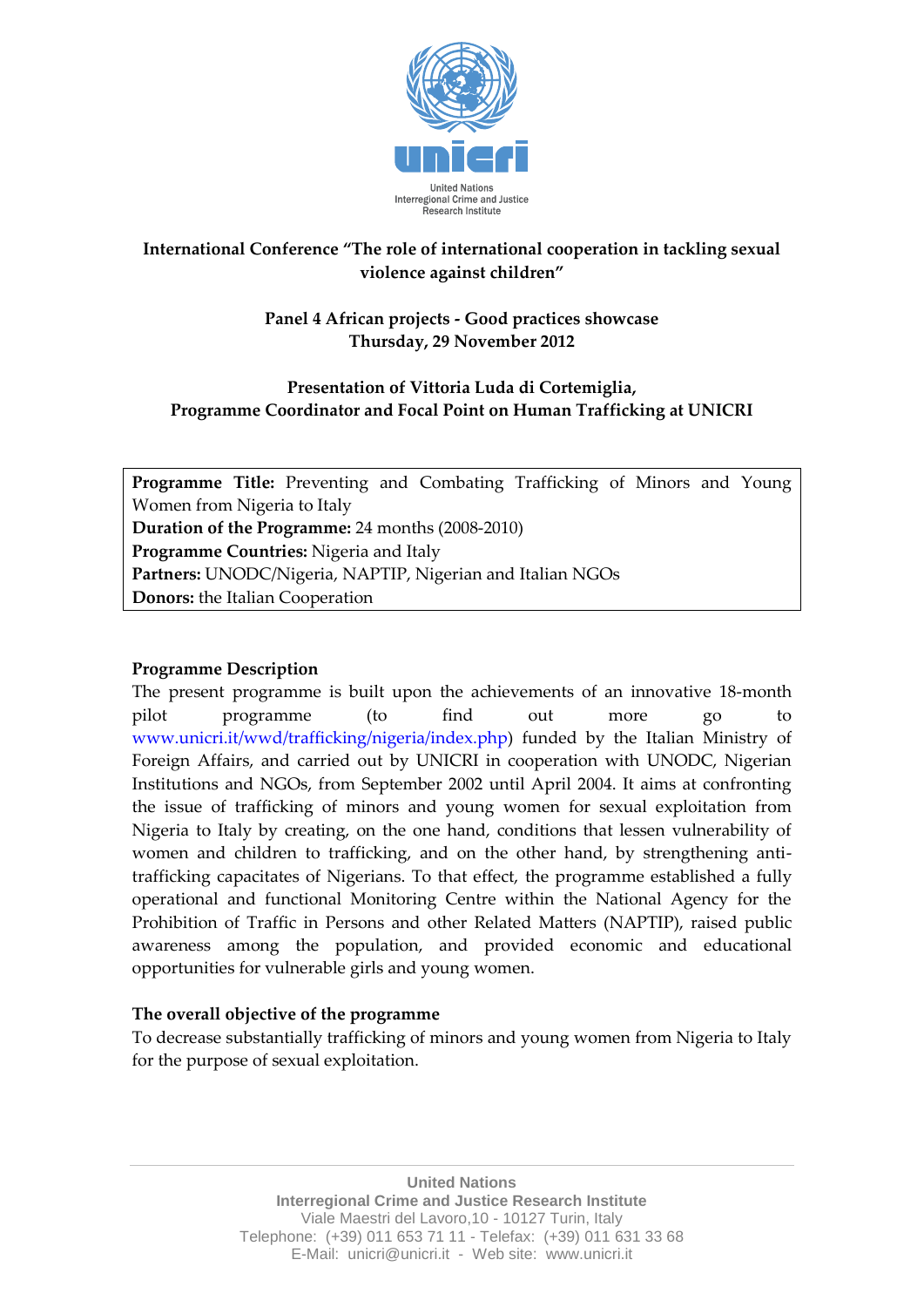

## **Key objectives**

The programme intended to:

- help in reducing human trafficking in minors and young women from Nigeria to Italy;
- create conditions to lessen their exposure and vulnerability to traffickers through their economic, social and cultural empowerment;
- prevent trafficking, assist victims of trafficking and foster their successful reintegration in areas of origin;
- support the Nigerian authorities in their response to trafficking and in developing and enforcing appropriate measures to fight against trafficking, in particular the National Agency for the Prohibition of Traffic in Persons (NAPTIP);
- disseminate lessons learned and best practices in the field of anti-trafficking and victims' assistance and reintegration.

## **Programme Activities**

The programme entailed over 16 activities in two countries, Nigeria and Italy, over a period of 24 months:

- Creation and set up of the centralized database on investigation and prosecution of trafficking cases within the National Monitoring Centre;
- Awareness raising campaigns in Edo State, Nigeria;
- Women empowerment activities (skill acquisition, micro-crediting, etc.);
- Local Nigerian NGOs training and capacity building;
- Action-oriented research on successful intervention modalities for Nigerian minors victim of trafficking in Italy;
- NGOs networking and cooperation with Italian and European NGOs;
- Establishment of Cooperation Platform between relevant regional institutions in Italy;
- Final International Conference.

#### **Beneficiaries:**

- Minors and Young Women from Nigeria, vulnerable and victims of trafficking for the purpose of sexual exploitation
- Nigerian, Italian and European NGOs, providing assistance and support to vulnerable Minors and Young Women and victims of trafficking for the purpose of sexual exploitation
- Nigerian institutions and law enforcement agencies involved in anti-trafficking activities, in particular the National Agency for the Prohibition of Traffic in Persons and the National Monitoring Centre.